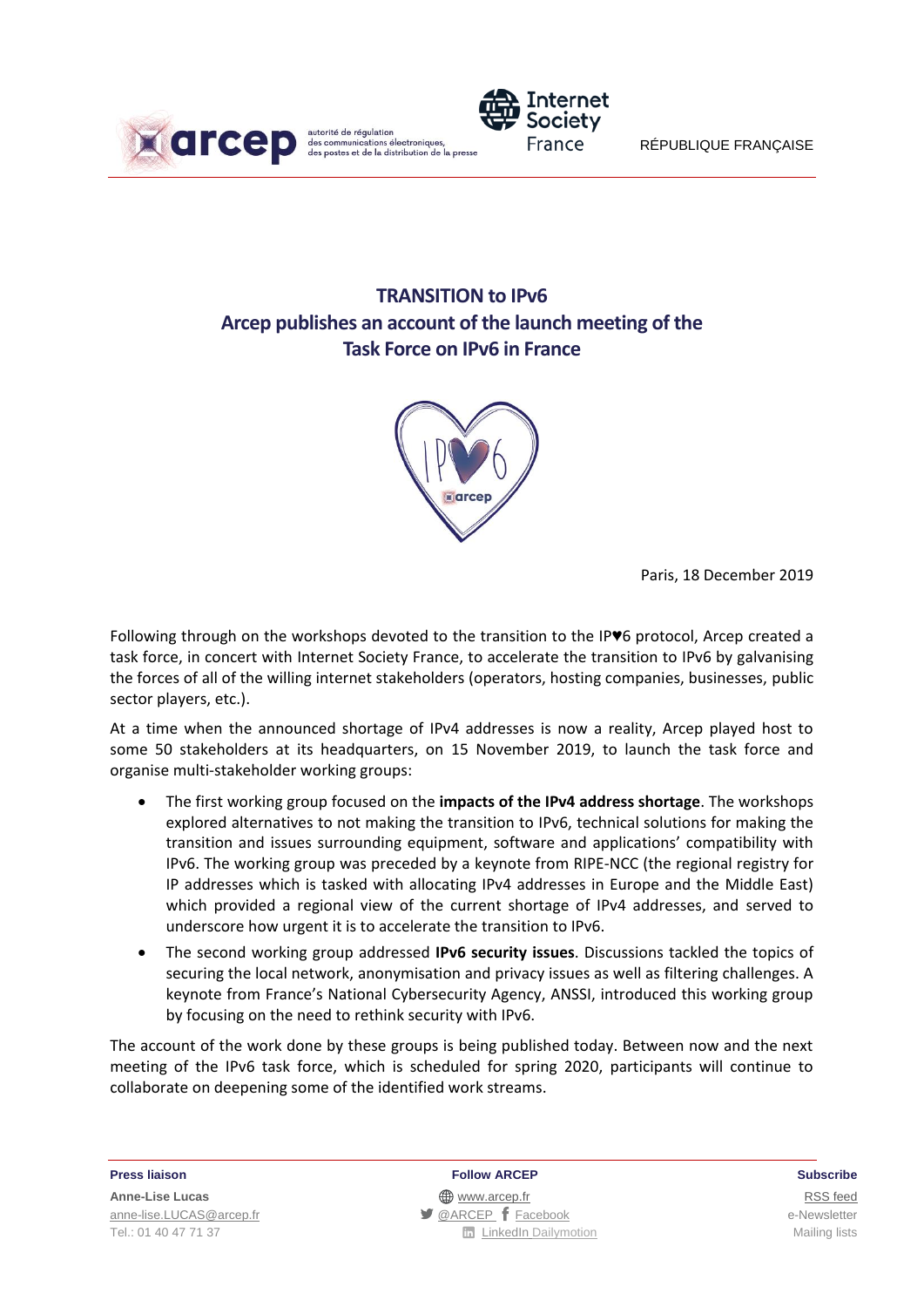#### **Associated documents**

#### **[Videos of the IPv6 Task Force](https://www.dailymotion.com/playlist/x6k2gu) launch meeting**

• Workshop opening address by **Loïc Duflot**, Director of Arcep's Internet, Print media, Post and Users department, and by **Nicolas Chagny**, President of Internet Society France

• Presentation of the barometer of the transition to IPv6 in France by **Aurore Tual**, Open Internet Unit Chief, and Arcep policy officers**, Samih Souissi** and **Vivien Gueant**

- Keynote by **Xavier Le Bris**, RIPE-NCC
- Talk by Arcep Chair**, Sébastien Soriano**
- Keynote by **Arnaud Ebalard**, ANSSI

#### **Arcep at a glance**

The Regulatory Authority for Electronic Communications, Postal Affairs and Print Media Distribution (Arcep), a neutral and expert arbitrator with the status of independent administrative authority (IAA), is the architect and guardian of internet, fixed and mobile telecoms and postal networks in France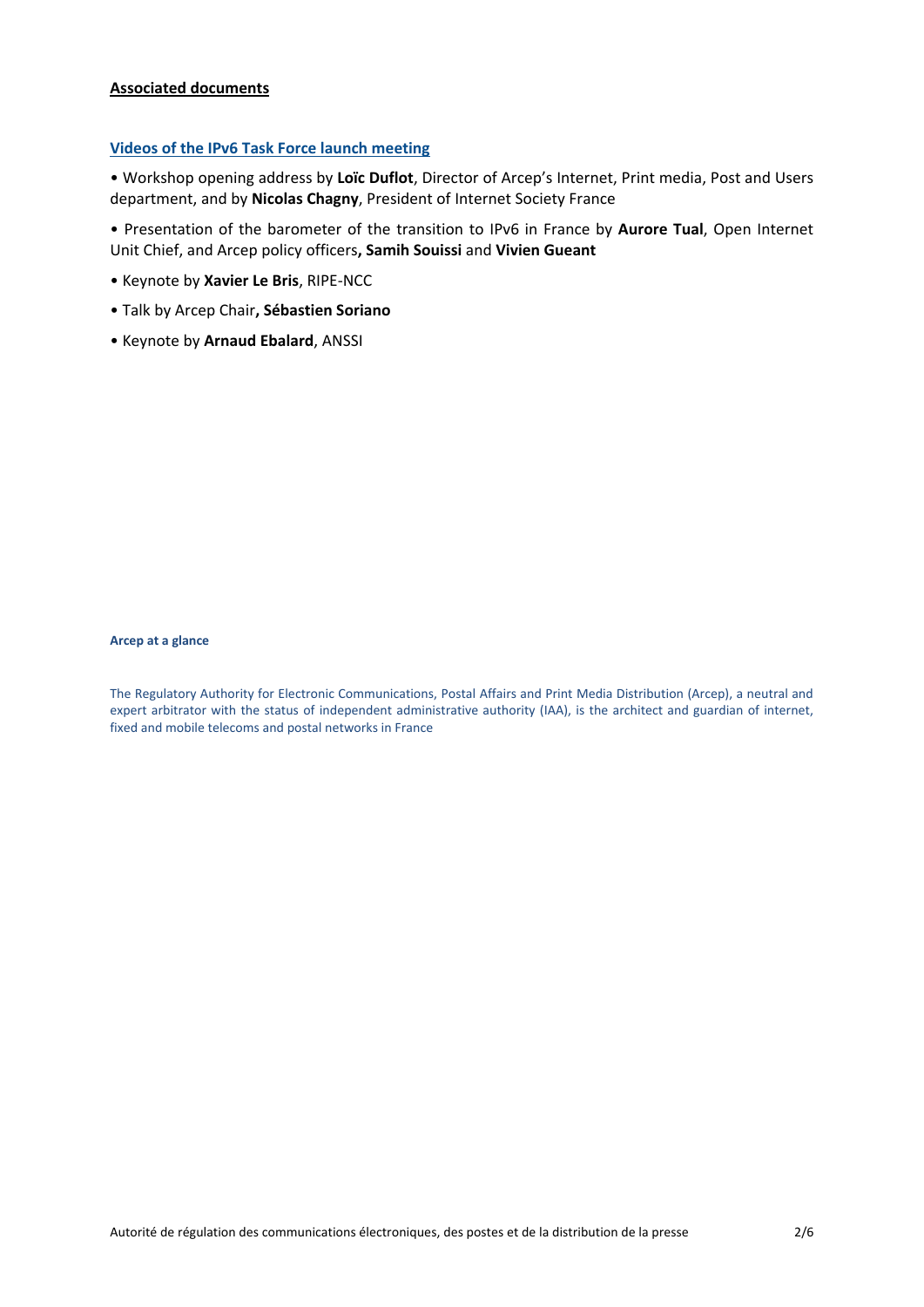## **Account of the launch meeting of the Task Force on IPv6 in France**

The different workshops helped to identify concrete proposals for actions to accelerate the transition.

The table in the annex details the different points that emerged from each working group.

### **1. Working group: impact of the IPv4 addresses shortage**

#### **a. Context and issues**

- Need to keep IPv4 for as long as the transition to IPv6 has not been finalised on every link of the internet's technical chain;
- Problems created by alternatives to making the transition (buying or sharing IPv4 addresses);
- Existence of various options for making the transition: IPv6 in an IPv4-only network, dualstack*<sup>1</sup>* or IPv4 in an IPv6-only network;
- Certain equipment, applications, software, services, etc. IPv6-compatibility issues;
- Management differences between IPv4 and IPv6, notably in the features deployed and in terms of performance;
- Need to increase the government's role in leading by example in the transition to IPv6.

#### **b. Workstreams**

1

- Communicate with businesses to encourage them to make the transition to IPv6;
- Include IPv6 activation in calls to tender, on top of IPv6 compatibility;
- Obtain testimonials from enterprises that have switched from IPv4 to IPv6 (at least in dualstack) to estimate costs, benefits, technical conditions, etc.;
- In addition to these testimonials, draft an in-house development guide for IPv6 deployment;
- Identify the different categories of application, equipment and software for which malfunctions caused by Carrier Grade NAT (CGN)<sup>2</sup> have been observed;
- Inventory the different categories of application, equipment and software that cause IPv6 compatibility issues.

 $^1$  Double pile IP: consists of assigning a piece of network equipment both an IPv4 and a an IPv6 address.

<sup>&</sup>lt;sup>2</sup> Carrier Grade NAT: large-scale Network Address Translation mechanism, used in particular by ISPs to reduce the number of IPv4 addresses used.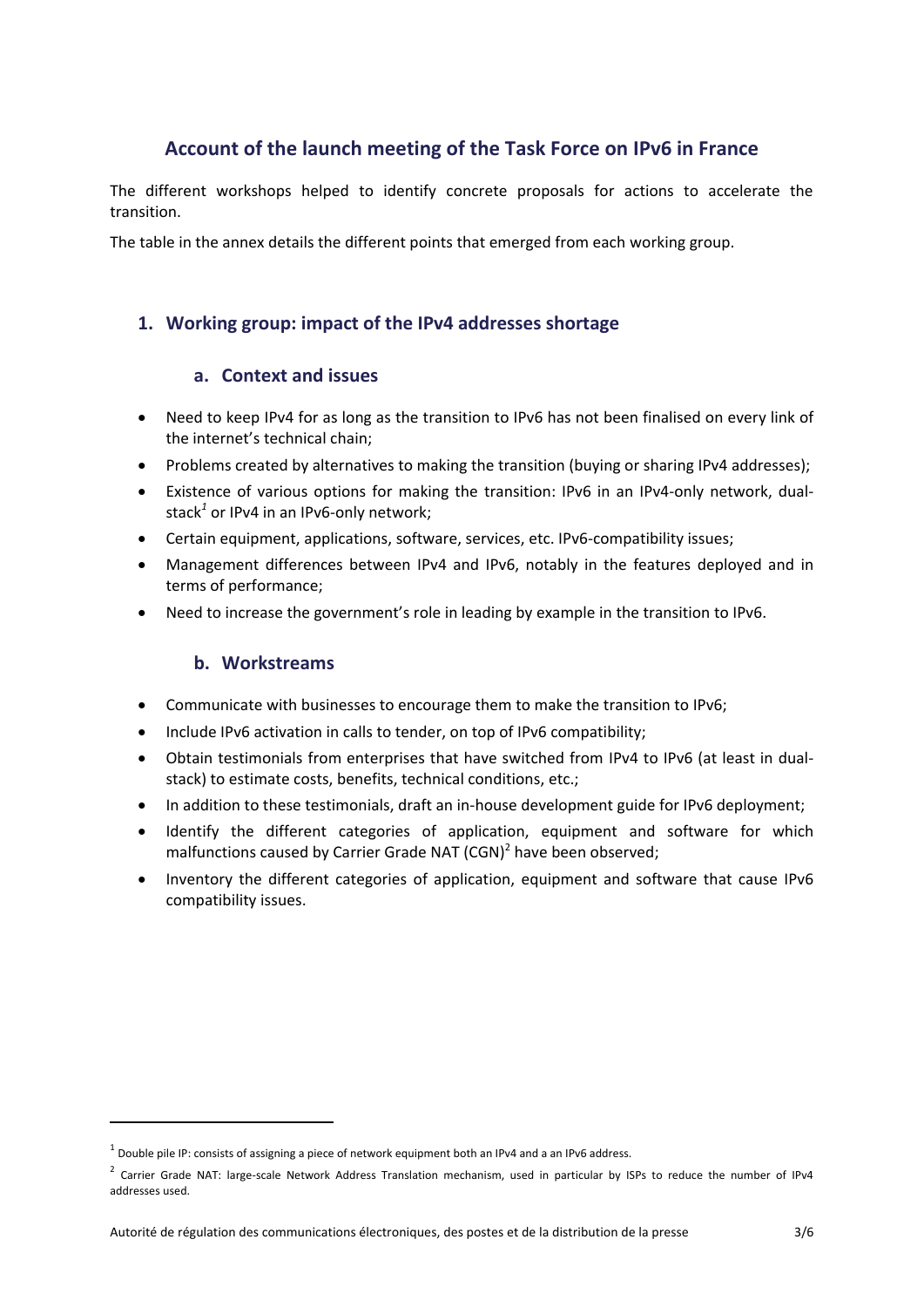## **2. Working group: IPv6 security issues and challenges**

#### **a. Context and issues**

- Existence of several IPv6 network security aspects, similar to IPv4's but IPv6 requires a security rethink;
- Lack of available skilled labour and poor understanding of existing IPv6 security solutions;
- Several standards and RFC not updated,
- Taking anonymisation and privacy protection issues properly into account when implementing IPv6:
- Lack of knowledge of IPv6 filtering best practices.

#### **b. Workstreams**

- Inventory updated RFC and IPv6 security training resources;
- Compile the RIPE's existing resources as well as Internet Society initiatives, and update them;
- List the privacy issues caused by IPv6 and discuss the different countermeasures;
- Issue recommendations on how IPv6 filtering must be performed.

N.B. This account in no way constitutes Arcep's position on the relevance, feasibility or priority of the workstreams. Its only purpose is to describe the information that the different participants provided to the IPv6 Task Force. The courses of action to take will be prioritised in concert with the participants community.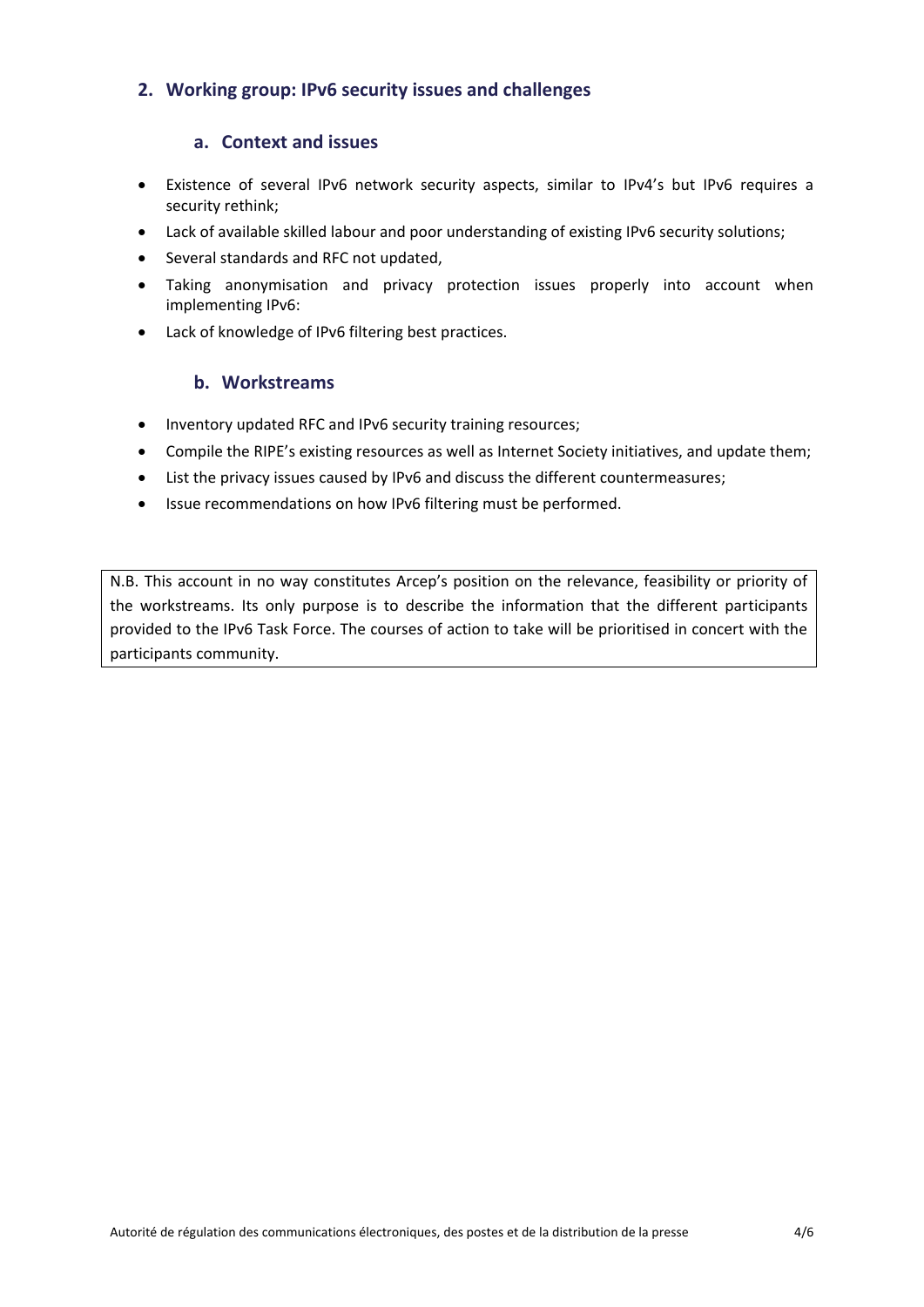# **Annex:Working group summaries**

| <b>Working</b><br>group               | <b>Workshop</b>                                                                                                                            | <b>Context and issues</b>                                                                                                                                                                                                                                                                                                                                                                                                                                                                                                                                                                                                                                                                                           | <b>Workstreams proposed by participants</b>                                                                                                                                                                                                                                                                                                                                                                                                                                                                                                                                                                                                                                                                                                                                                                 |
|---------------------------------------|--------------------------------------------------------------------------------------------------------------------------------------------|---------------------------------------------------------------------------------------------------------------------------------------------------------------------------------------------------------------------------------------------------------------------------------------------------------------------------------------------------------------------------------------------------------------------------------------------------------------------------------------------------------------------------------------------------------------------------------------------------------------------------------------------------------------------------------------------------------------------|-------------------------------------------------------------------------------------------------------------------------------------------------------------------------------------------------------------------------------------------------------------------------------------------------------------------------------------------------------------------------------------------------------------------------------------------------------------------------------------------------------------------------------------------------------------------------------------------------------------------------------------------------------------------------------------------------------------------------------------------------------------------------------------------------------------|
| Impact of the IPv4 addresses shortage | <b>Alternatives to</b><br>making the<br>transition: buy<br>or share IPv4<br>addresses                                                      | • Need for all players to keep IPv4 for several<br>more years, regardless of whether or not IPv6 is<br>offered.<br>• Need for solutions to absorb growth, after<br>having optimised the resource.<br>• IPv4 address buying/renting: risk of blocking<br>certain services that use location (VoD, financial<br>services, government services, etc.).<br>sharing:<br>problem<br>identifying<br>IPv4<br>the<br>$\bullet$<br>subscriber, many applications degraded by<br>CGN.                                                                                                                                                                                                                                          | • Communicate with businesses to encourage them to<br>make the transition to IPv6.<br>• Develop IPv6 training programmes:<br>Training for engineers, but also for managers;<br>$\circ$<br>Training in engineering schools: heavier focus on IPv6<br>$\circ$<br>and concrete case studies.<br>• Include IPv6 activation in calls to tender, on top of IPv6<br>compatibility.<br>• Establish best practices for anti-spam rules for IPv6, to<br>drive email's transition to IPv6.<br>• Identify the different categories of application,<br>equipment and software for which malfunctions caused<br>CGN have been observed.                                                                                                                                                                                   |
|                                       | Which option(s)<br>for making the<br>transition: IPv6<br>in an IPv4-Only<br>network, dual-<br>stack or IPv4 in<br>an IPv6-only<br>network? | Need for the dual-stack solution to smooth the<br>transition, the duration of this stage being tied<br>to the transition of applications, software, etc.<br>• Need for IPv6 for certain enterprise networks,<br>to enable them to grow (including businesses'<br>internal networks).<br>• Need to promote the advantages of IPv6: offer<br>beta testing for services in IPv6, provide at least<br>the same level of support as exists for IPv4.                                                                                                                                                                                                                                                                     | • Support the transition thanks to testimonials from<br>enterprises that have switched from IPv4 to IPv6 (at least<br>in dual-stack) to estimate costs, benefits, technical<br>conditions, etc.<br>• Accelerate software's transition: the migration must be<br>massive enough to give software the incentive to deploy<br>IPv6, which means a high enough quality of service for<br>IPv6.<br>• Encourage training and building skillsets: notably<br>amongst young engineers. Dual-stack is one solution to<br>enable an expansion of skills.                                                                                                                                                                                                                                                              |
|                                       | IPv6<br>compatibility:<br>equipment,<br>applications,<br>software, etc.                                                                    | • Several IPv6 compatibility issues identified:<br>Certain applications and business software<br>$\circ$<br>manage IPv6 poorly, or not at all;<br>Certain service platforms (notably voice<br>$\circ$<br>ones) are not compatible with IPv6;<br>Certain equipment has features that are not<br>$\circ$<br>IPv6-compatible.<br>• Lack of functional parity between v4 and v6:<br>A number of compatible (or partially<br>$\circ$<br>compatible) equipment are incapable of<br>managing IPv6 with the same quality as with<br>IPv4;<br>Certain software performs poorly with IPv6.<br>$\circ$<br>· Wi-Fi's IPv6 issues.<br>Need to increase the government's role in<br>leading by example in the transition to IPv6. | · Identify and inventory the different categories of<br>application, equipment and software that cause IPv6<br>compatibility issues.<br>· Define best practices and provide advice (including<br>organisational) to guarantee IPv6 compatibility, for each<br>technical category:<br>Perform a structured inventory of v4/v6 parity,<br>$\circ$<br>indicating the last holdout links;<br>Make testimonials available in an in-house<br>development guide for IPv6 deployment;<br>Provide a management framework for the transition<br>$\circ$<br>to IPv6: What to do ahead of time? What does the<br>current regulation say? Who to involve? When?<br>• Encourage IPv6 compatibility to be taken into account in<br>public service contract tenders, taking a cue from the<br>France numérique 2012 scheme. |